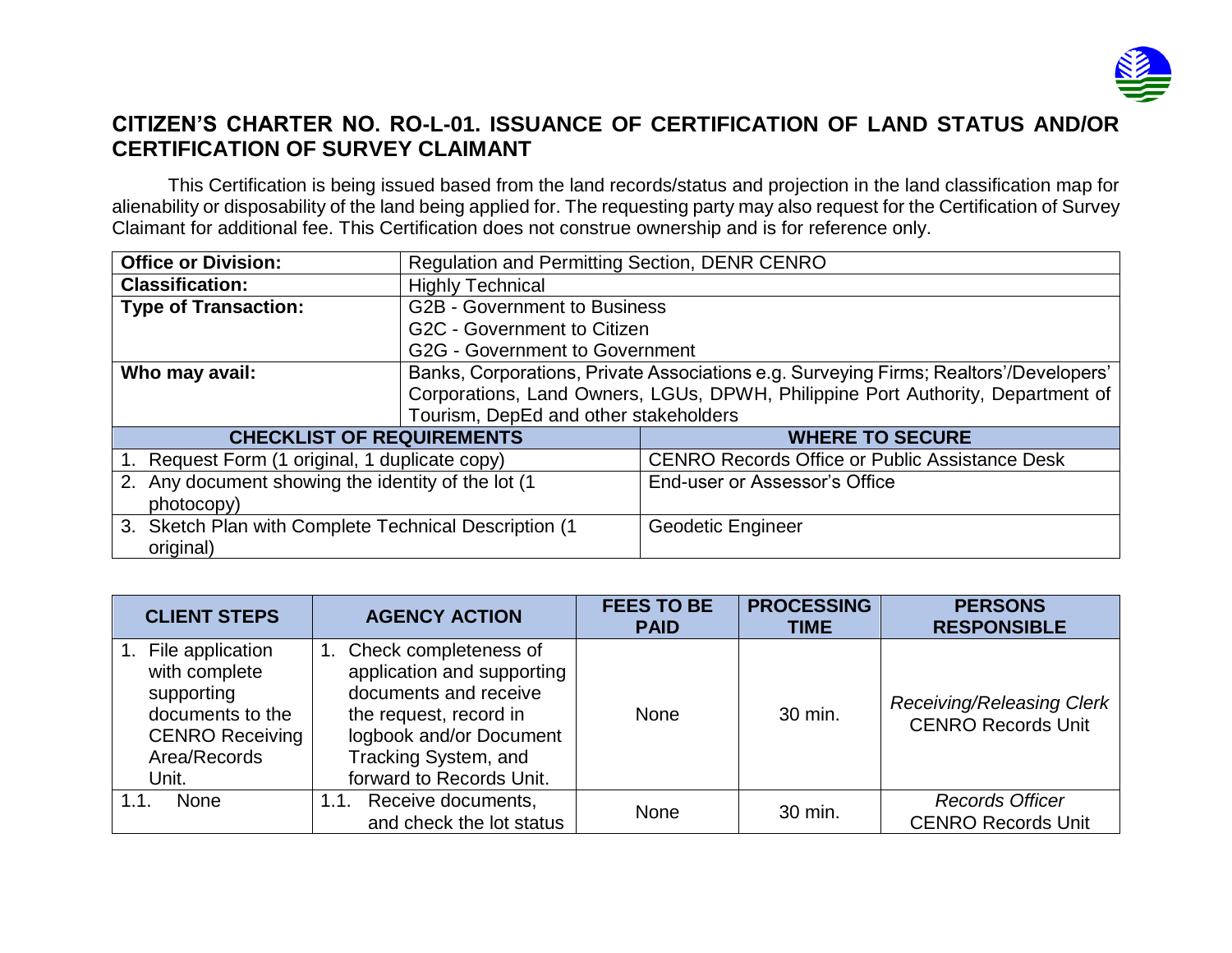

| <b>CLIENT STEPS</b>                                                                                                                                         | <b>AGENCY ACTION</b>                                                                                                                      | <b>FEES TO BE</b><br><b>PAID</b>                                                                                                                                                                                                                                                                                                                                   | <b>PROCESSING</b><br><b>TIME</b> | <b>PERSONS</b><br><b>RESPONSIBLE</b>                                        |
|-------------------------------------------------------------------------------------------------------------------------------------------------------------|-------------------------------------------------------------------------------------------------------------------------------------------|--------------------------------------------------------------------------------------------------------------------------------------------------------------------------------------------------------------------------------------------------------------------------------------------------------------------------------------------------------------------|----------------------------------|-----------------------------------------------------------------------------|
|                                                                                                                                                             | in the Land<br>Administration and<br><b>Management System</b><br>(LAMS), allocation book<br>or index card. Forward<br>to Technical Staff. |                                                                                                                                                                                                                                                                                                                                                                    |                                  |                                                                             |
| 1.2.<br>None                                                                                                                                                | 1.2.<br>Receive request and<br>prepare Order of<br>Payment and forward<br>the same to client.                                             | None                                                                                                                                                                                                                                                                                                                                                               | 30 min.                          | <b>Technical Staff</b><br><b>Regulation and Permitting</b><br>Section (RPS) |
| Receive Order of<br>2.<br>Payment and pay<br>corresponding fee.<br>Pay additional fee<br>if the request<br>includes<br>Certification of<br>Survey Claimant. | 2.<br>Receive payment and<br>issue and photocopy<br><b>Official Receipt.</b>                                                              | Php 20.00/lot<br>+ Php 10.00/<br>additional lot<br><b>Certification</b><br><b>Fee of Status</b><br>Php 30.00<br><b>Documentary</b><br><b>Stamp</b><br><b>Additional if for</b><br><b>Certificate of</b><br><b>Survey</b><br><b>Claimant:</b><br>Php 20.00/lot<br>+ Php 10.00/<br>additional lot<br><b>Certification</b><br><b>Fee of Survey</b><br><b>Claimant</b> | 30 min.                          | <b>Bill Collector</b><br>Cashier                                            |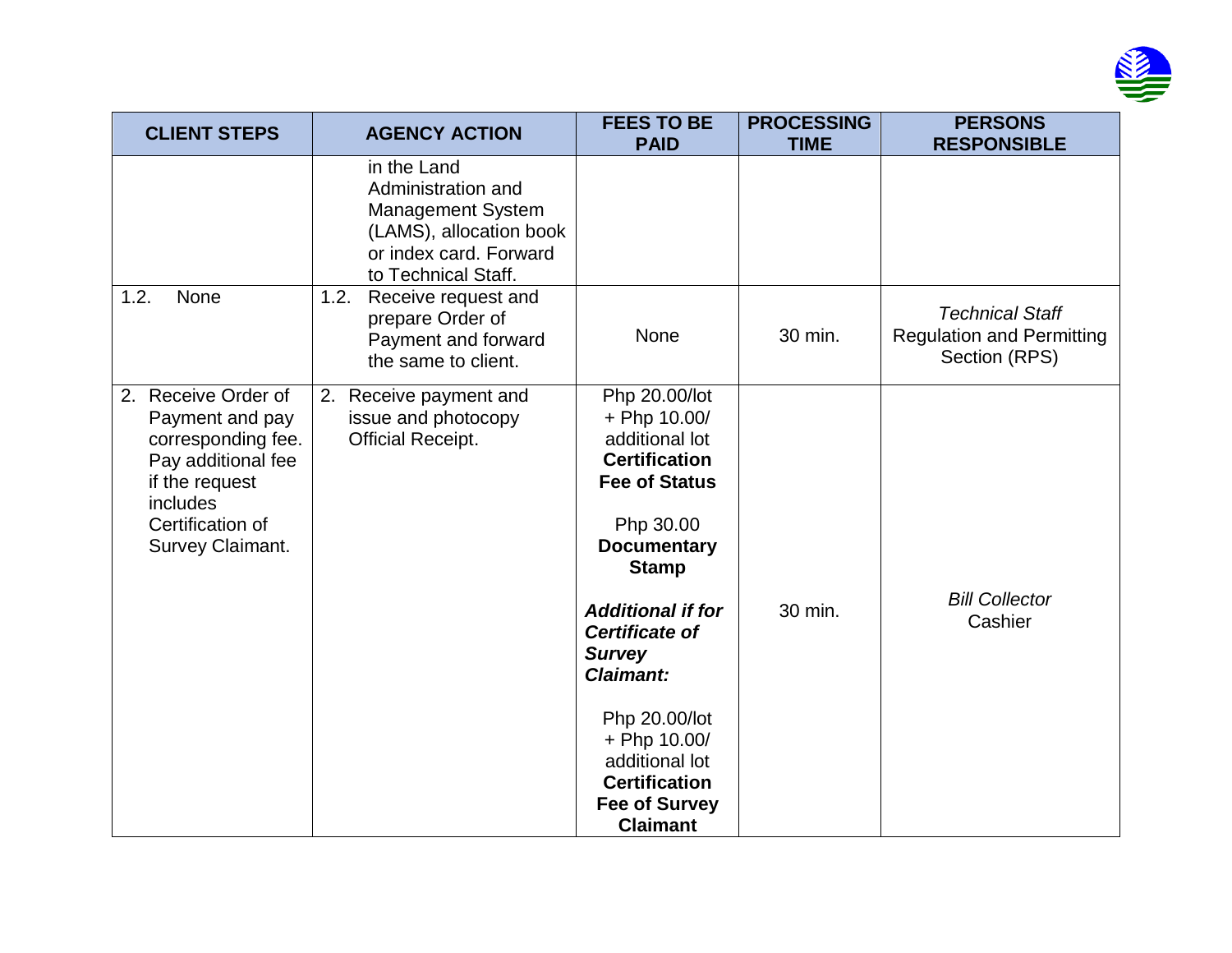

| <b>CLIENT STEPS</b>                                                                   | <b>AGENCY ACTION</b>                                                                                                                                                                                                                                                                                                                                                                                                                                                   | <b>FEES TO BE</b><br><b>PAID</b> | <b>PROCESSING</b><br><b>TIME</b>                       | <b>PERSONS</b><br><b>RESPONSIBLE</b> |
|---------------------------------------------------------------------------------------|------------------------------------------------------------------------------------------------------------------------------------------------------------------------------------------------------------------------------------------------------------------------------------------------------------------------------------------------------------------------------------------------------------------------------------------------------------------------|----------------------------------|--------------------------------------------------------|--------------------------------------|
| 3. Receive Official<br>Receipt and<br>forward the same<br>to Technical Staff,<br>RPS. | Receive copy of official<br>3.<br>receipt.<br>Verify and project the lot,<br>and prepare and sign the<br>Certification.<br>(*If area falls within<br>boundary line of<br>Timberland and A&D,<br>near rivers, creeks and<br>shoreline, and other<br>special cases).<br>Conduct actual ground<br>verification, plot<br>coordinates in map, and<br>prepare and sign report.<br><b>Forward the Certification</b><br>and supporting<br>documents, if any, to<br>Chief, RPS. | <b>None</b>                      | 1 day<br>(without issue)<br>4 days<br>(if with issue*) | <b>Technical Staff</b><br><b>RPS</b> |
| 3.1.<br>None                                                                          | 3.2.<br>Receive, review and<br>sign the Certification<br>and forward to CENR<br>Officer.                                                                                                                                                                                                                                                                                                                                                                               | None                             | 30 min.                                                | <b>Chief</b><br><b>RPS</b>           |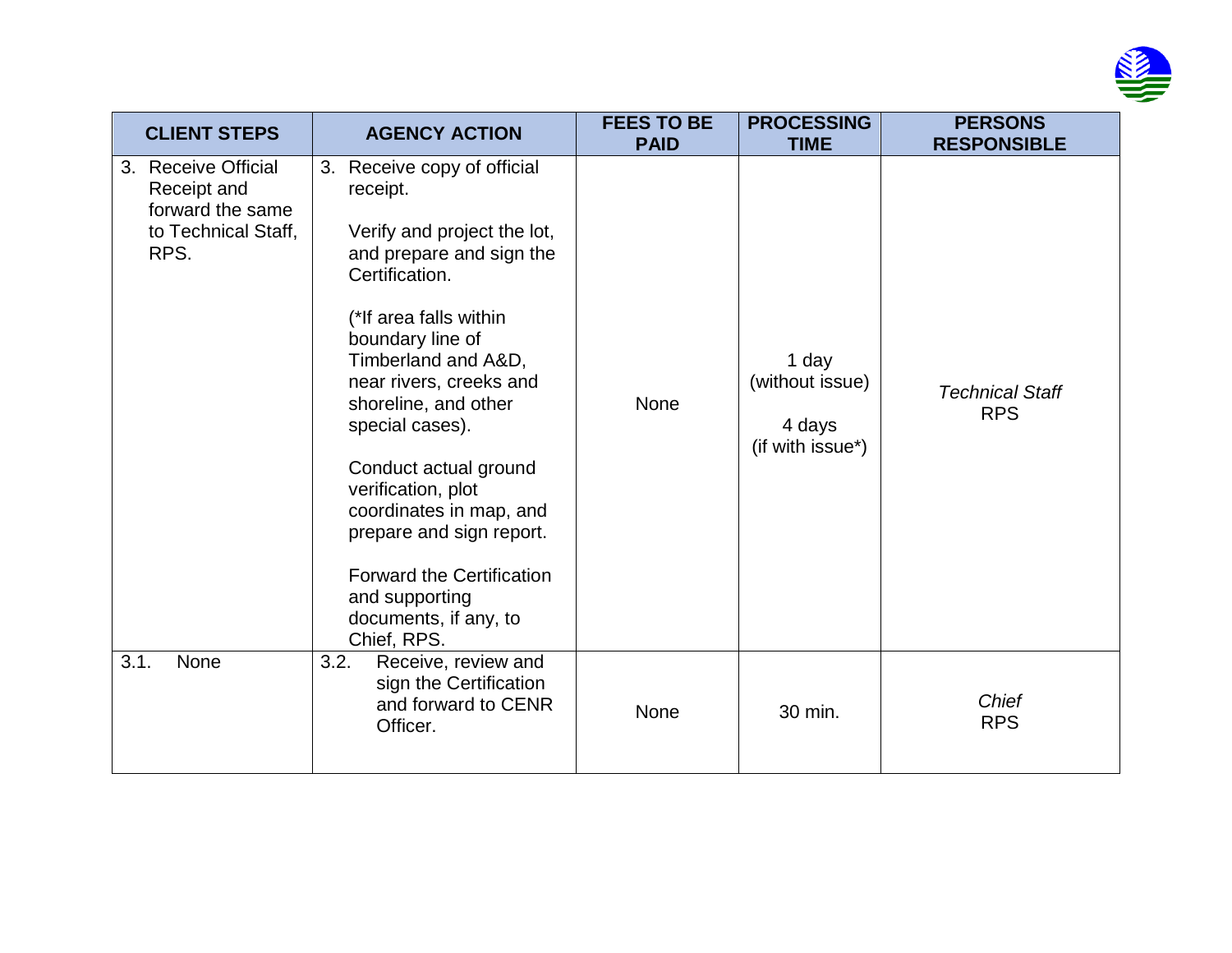

| <b>CLIENT STEPS</b>              | <b>AGENCY ACTION</b>                                               | <b>FEES TO BE</b><br><b>PAID</b>                                                                                                                                                                                                             | <b>PROCESSING</b><br><b>TIME</b> | <b>PERSONS</b><br><b>RESPONSIBLE</b>                          |
|----------------------------------|--------------------------------------------------------------------|----------------------------------------------------------------------------------------------------------------------------------------------------------------------------------------------------------------------------------------------|----------------------------------|---------------------------------------------------------------|
| 3.3.<br>None                     | 3.3.<br>Receive, review, sign<br>and approve the<br>Certification. | None                                                                                                                                                                                                                                         | 1 hour                           | <b>CENR Officer</b>                                           |
| 3.4.<br>None                     | 3.4.<br>Record and release<br>documents.                           | None                                                                                                                                                                                                                                         | 15 min.                          | <b>Receiving/Releasing Clerk</b><br><b>CENRO Records Unit</b> |
| 4. Receive the<br>Certification. |                                                                    |                                                                                                                                                                                                                                              |                                  |                                                               |
|                                  | <b>TOTAL:</b>                                                      | Php 20.00/lot<br>+ Php 10.00/<br>additional lot<br><b>Certification</b><br><b>Fee of Status</b><br>Php 30.00<br><b>Documentary</b><br><b>Stamp</b><br><b>Additional if for</b><br><b>Certificate of</b><br><b>Survey</b><br><b>Claimant:</b> | <b>Without</b><br><b>issues</b>  | 1 day, 3 hours & 45 min.                                      |